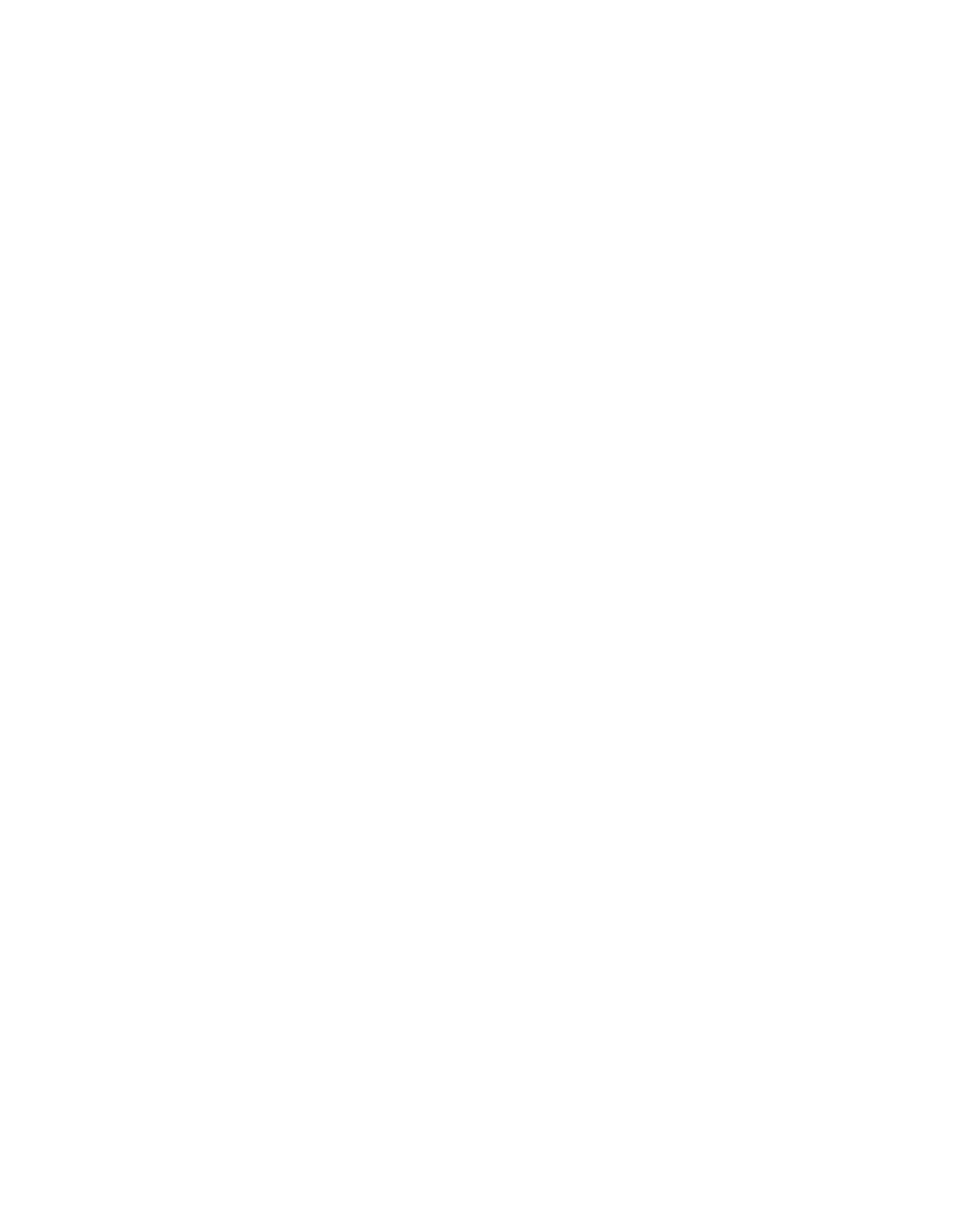



| WHAT IS the Maine Child Welfare Services Ombudsman?  3 |
|--------------------------------------------------------|
| DATA from the Child Welfare Services Ombudsman  4      |
|                                                        |
|                                                        |

#### MAINE CHILD WELFARE OMBUDSMAN STAFF

CHRISTINE E. ALBERI, Eso. *Executive Director, Ombudsman*

RICHARD TOTTEN, LMSW *Associate Ombudsman*

The 2018 Maine Child Welfare Ombudsman Annual Report was written and prepared by:

> CHRISTINE E. ALBERI, Esq. *Executive Director, Ombudsman*

#### BOARD OF DIRECTORS

ALLISON KEPPEL, M.Ed., M.A. *President*

MAUREEN BOSTON, Esq. *Treasurer*

JAMES McCORMACK, Esq. *Member*

VIRGINIA MARRINER, LSW *Member*

KATHERINE KNOX, Eso. *Member*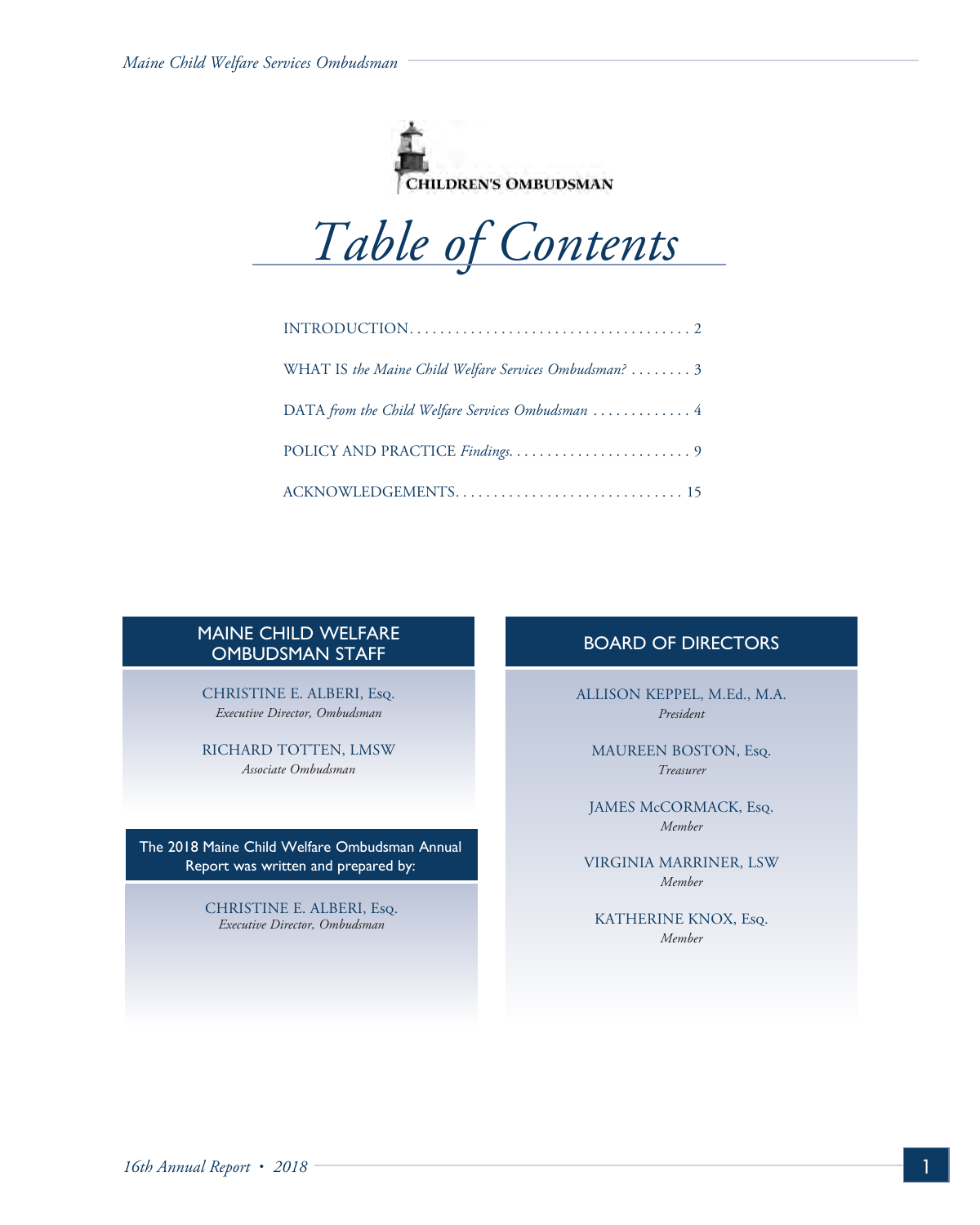I am honored to present the sixteenth annual report of the Maine Child Welfare Ombudsman. Maine Child Welfare Ombudsman, Inc. is an independent non-profit solely dedicated to fulfilling the duties and responsibilities promulgated in 22 M.R.S.A. § 4087-A. The Child Welfare Ombudsman provides neutral investigations of complaints brought forth against the Maine Department of Health and Human services, Office of Child and Family Services ("the Department"). The Ombudsman also provides information about child welfare services to the public.

This year was marked by the heartbreaking deaths of two young girls, Marissa Kennedy and Kendall Chick. These deaths brought into sharp focus the realities of the child welfare system, and highlighted difficulties and trends that have been at issue for many years. While the details of these deaths have not been made public, the resulting attention and reforms have been necessary for the safety and well-being of thousands of other anonymous children who are at risk of harm or who have been harmed by their parents or caregivers.

In August of this year, a package of reform bills was passed by the legislature and signed into law by Governor LePage in September, increasing staffing and adding other resources to help support front line staff and foster parents. These newly enacted laws were a substantial step in the right direction, but further reforms are necessary:

- Caseworkers and supervisors must receive rigorous and ongoing training in investigative techniques so that the two most important decisions in the life of a case can be made correctly: 1) whether the home is unsafe and 2) whether a child should be safely returned to a parent. All other considerations are secondary in importance to this. Staffing must be sufficient to give caseworkers and supervisors time to complete training, support new staff, and handle a reasonable caseload.
- The Office of Program Evaluation and Government Accountability ("OPEGA") is completing a survey of child welfare employees in the Department, as well as assessing the effectiveness of reforms implemented internally by the Department. OPEGA's forthcoming report, as well as the previous report issued after reviewing the deaths of Marissa Kennedy and Kendall Chick should be used by the Governor, Legislature and the Department to inform continued reforms that are effective and discontinue those that are not.
- The Child Welfare Ombudsman has a unique vantage point from which to view the child welfare system throughout the state. The considerable knowledge gained from reviewing hundreds of confidential case records is invaluable in identifying primary problems within the complex system of child welfare. The Ombudsman's office is a resource that has been underutilized by the Department and lawmakers, partly due to a lack of resources within the Ombudsman's office. Strengthening the ability of the Ombudsman to advocate for necessary case specific and systemic change would be a clear way to strengthen the system as a whole. Redefining the structure of the office, increasing staff to adequately respond to requests and improving visibility of the office are recommendations made by the Ombudsman Board of Directors.

In Maine there is now momentum to support much needed changes in Child Welfare. The urgency that exists now cannot be lost or the Department will not have the support and resources necessary to protect children in both the long and short term. I would like to thank both Governor LePage and the Maine Legislature for continuing to support the Maine Child Welfare Ombudsman and I look forward to working

with the Governor, Legislature and the Department to continue to improve practice, policy and law in a joint effort to keep children safe.



Sincerely,

Christine allin

Christine Alberi, Child Welfare Services Ombudsman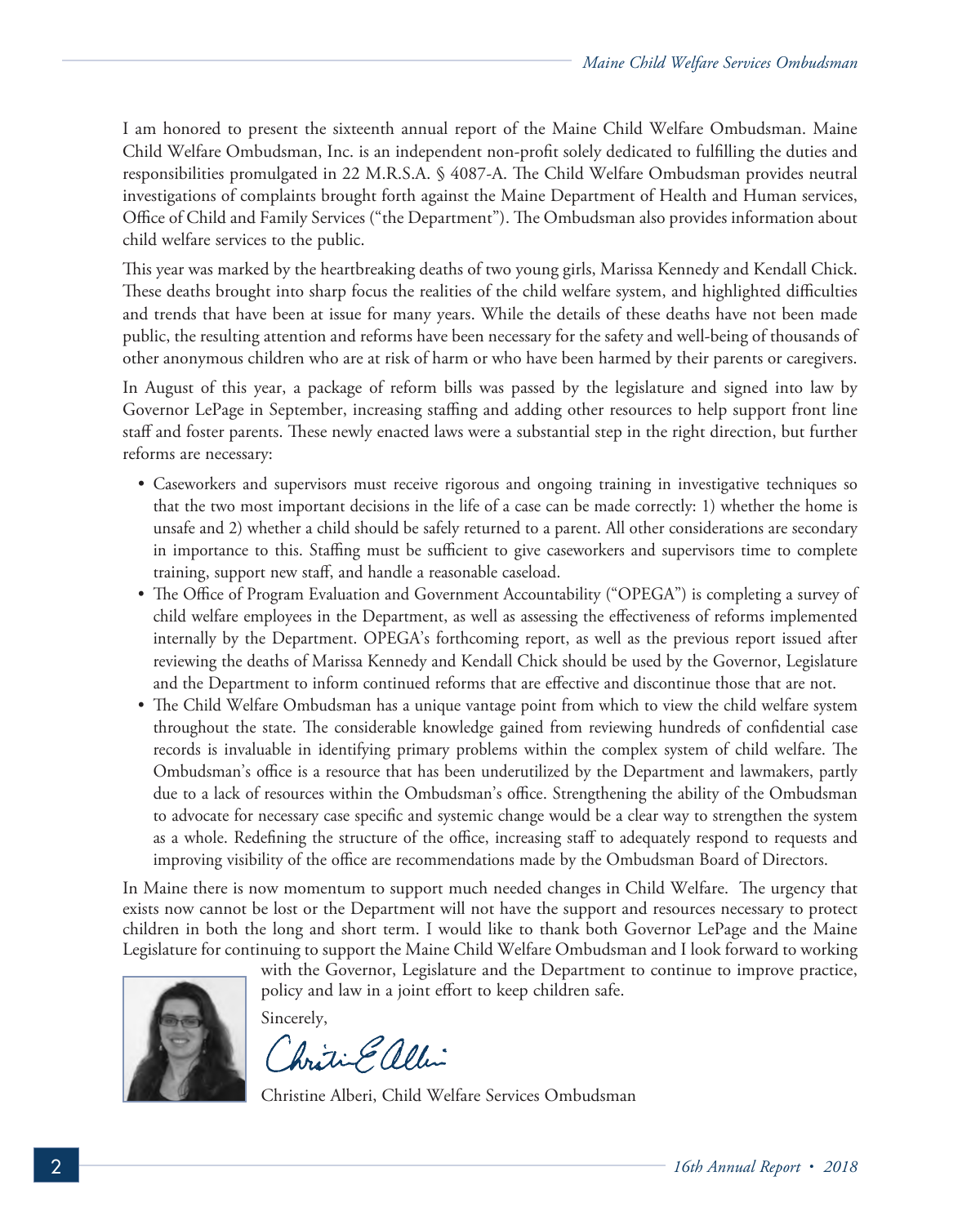## WHAT IS *the Maine Child Welfare Services Ombudsman?*

The Maine Child Welfare Services Ombudsman Program is contracted directly with the Governor's Office and is overseen by the Department of Administrative and Financial Services.

The Ombudsman is authorized by 22 M.R.S.A. §4087-A to provide information and referrals to individuals requesting assistance and to set priorities for opening cases for review when an individual calls with a complaint regarding child welfare services in the Maine Department of Health and Human Services.

#### *The Ombudsman will consider the following factors when determining whether or not to open a case for review:*

- 1. The degree of harm alleged to the child.
- 2. If the redress requested is specifically prohibited by court order.
- 3. The demeanor and credibility of the caller.

#### MERRIAM-WEBSTER ONLINE defines an *Ombudsman* as:

- 1: a government official (as in Sweden or New Zealand) appointed to receive and investigate complaints made by individuals against abuses or capricious acts of public officials
- 2: someone who investigates reported complaints (as from students or consumers), reports findings, and helps to achieve equitable settlements
- 4. Whether or not the caller has previously contacted the program administrator, senior management, or the governor's office.
- 5. Whether the policy or procedure not followed has shown itself previously as a pattern of non-compliance in one district or throughout DHHS.
- 6. Whether the case is already under administrative appeal.
- 7. Other options for resolution are available to the complainant.
- 8. The complexity of the issue at hand.

#### *An investigation may not be opened when, in the judgment of the Ombudsman:*

- 1. The primary problem is a custody dispute between parents.
- 2. The caller is seeking redress for grievances that will not benefit the subject child.
- 3. There is no specific child involved.
- 4. The complaint lacks merit.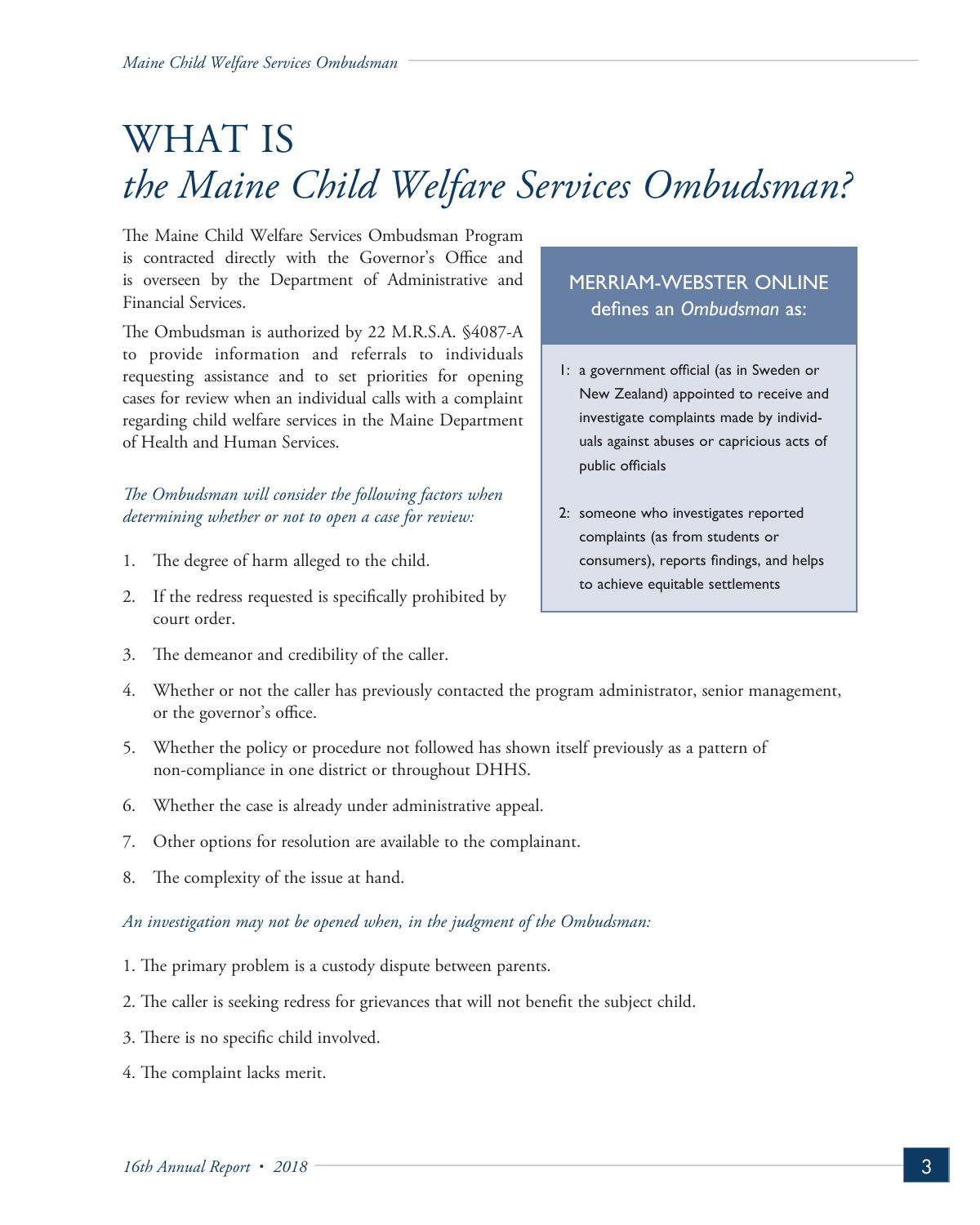The office of the Child Welfare Ombudsman exists to help improve child welfare practices both through review of individual cases and by providing information on rights and responsibilities of families, service providers and other participants in the child welfare system.

More information about the Ombudsman Program may be found at http://www.cwombudsman.org

## DATA *from the Child Welfare Services Ombudsman*

The data in this section of the annual report are from the Child Welfare Services Ombudsman database for the reporting period of October 1, 2017, through September 30, 2018.

In Fiscal Year 2018, 605 inquiries were made to the Ombudsman Program, an increase of 101 inquiries from the previous fiscal year. As a result of these inquiries, 110 cases were opened for review (22%), 364 cases were given information or referred for services elsewhere (60%), and 131 cases were unassigned (18%). An unassigned case is the result of an individual who initiated contact with the Ombudsman Program, but who then did not complete the intake process. Our scheduling protocols allow each caller an opportunity to set up a telephone intake appointment.

# Unassigned Cases: 18% I&R Cases: 60% Open Cases: 22%

#### **HOW DOES THE OMBUDSMAN PROGRAM CATEGORIZE CASES?**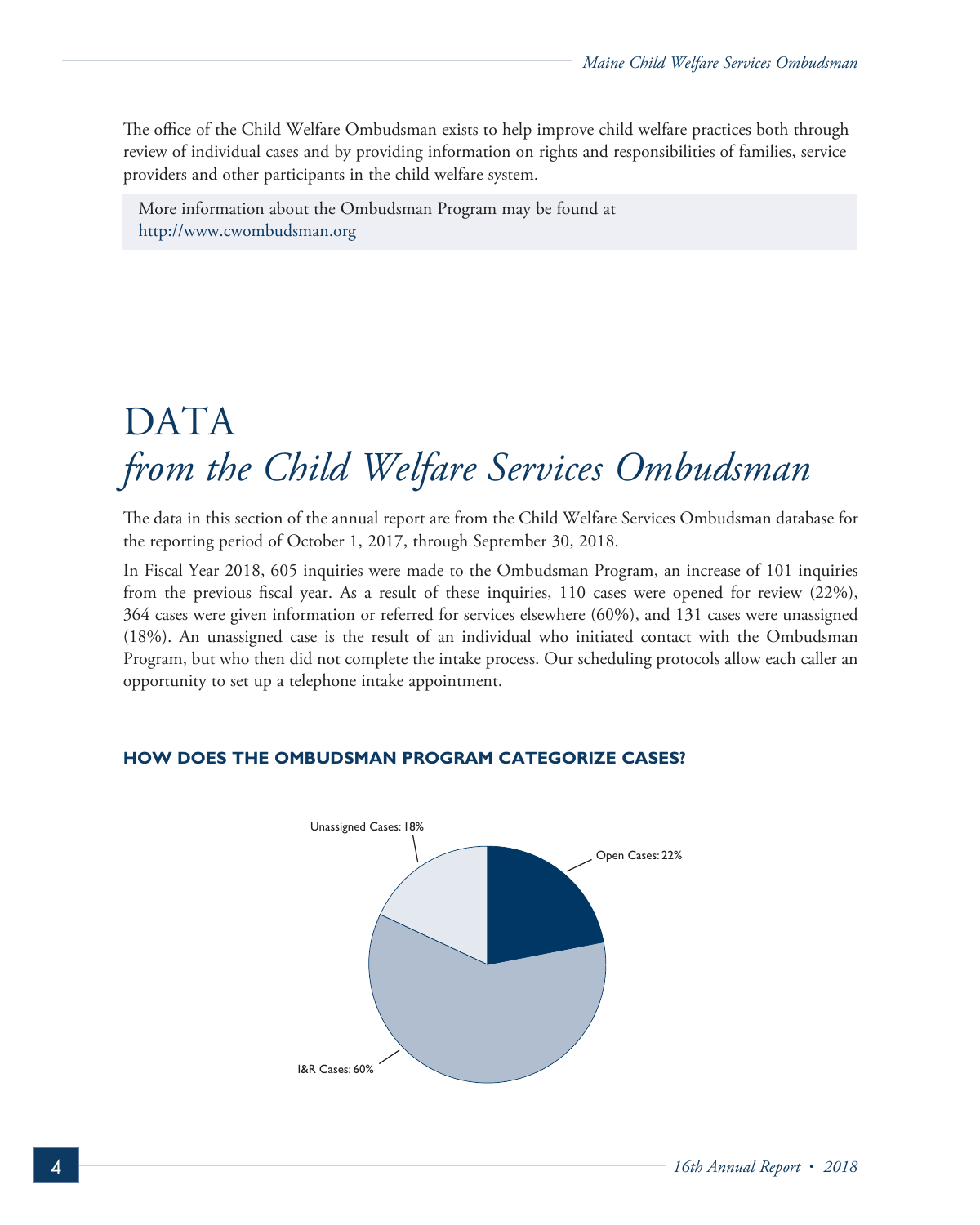#### **WHO CONTACTED THE OMBUDSMAN PROGRAM?**

In Fiscal Year 2018, the highest number of contacts were from parents, followed by grandparents, then other relatives/friends, and foster parents.



#### **HOW DID INDIVIDUALS LEARN ABOUT THE OMBUDSMAN PROGRAM?**

In 2018, nineteen percent of contacts learned about the program through the Ombudsman website or prior contact with the office. Twenty-two percent of contacts learned about the Ombudsman Program through the Department of Health and Human Services.



\* *Unknown* represents those individuals who initiated contact with the Ombudsman, but who then did not complete the intake process for receiving services, or who were unsure where they obtained the telephone number.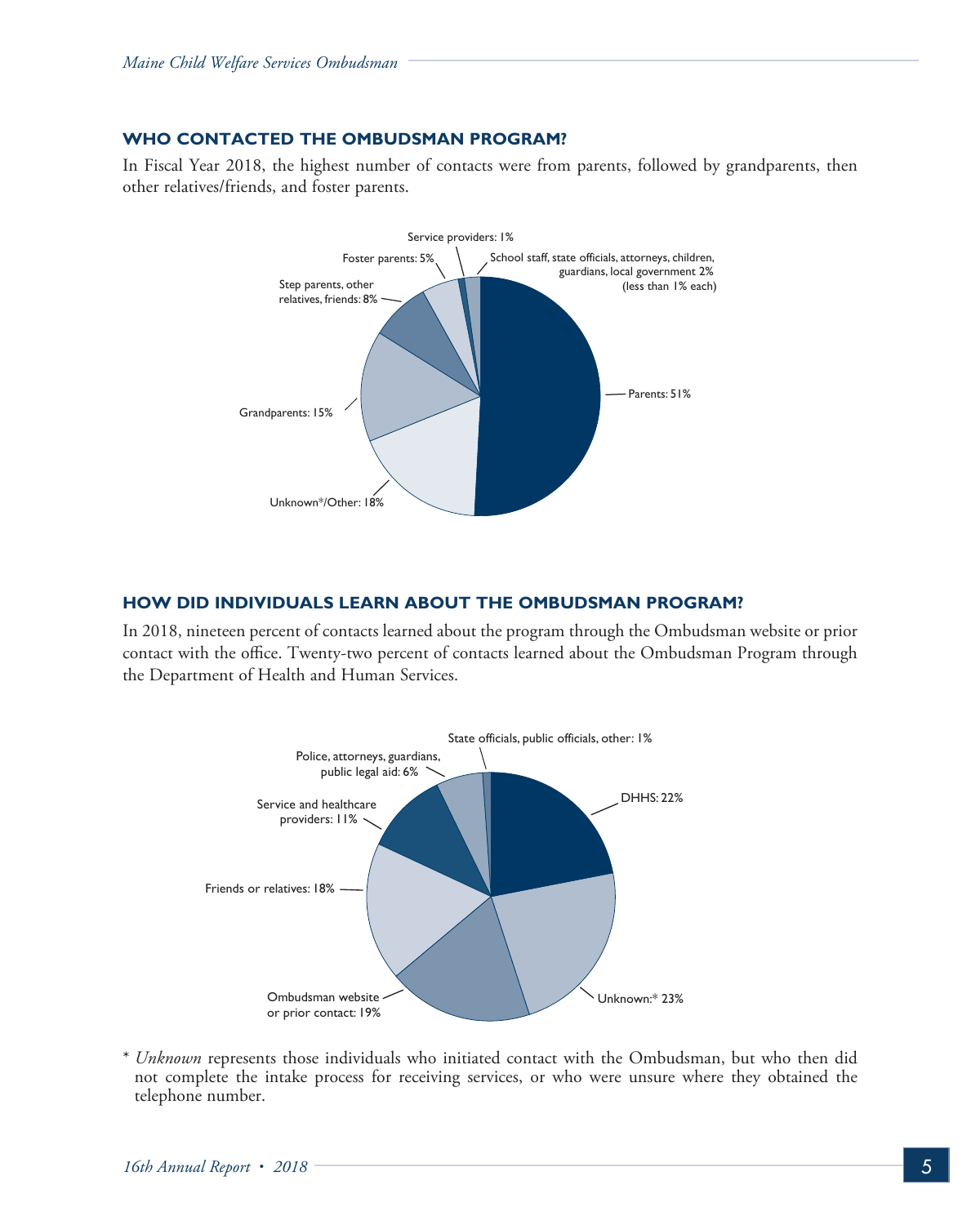#### **WHAT ARE THE AGES & GENDER OF CHILDREN INVOLVED IN OPEN CASES?**

The Ombudsman Program collects demographic information on the children involved in cases opened for review. There were 186 children represented in the 110 cases opened for review: 40 percent were male and 60 percent were female. During the reporting period, 69 percent of these children were age 8 and under.



#### **HOW MANY CASES WERE OPENED IN EACH OF THE DEPARTMENT'S DISTRICTS?**

|                  |               |              | <b>DISTRICT</b> | <b>CHILDREN</b> |            |
|------------------|---------------|--------------|-----------------|-----------------|------------|
| <b>DISTRICT#</b> | <b>OFFICE</b> | <b>CASES</b> | % OF TOTAL      | <b>NUMBER</b>   | % OF TOTAL |
| 0                | Intake        | 2            | 2%              | 4               | 2%         |
|                  | Biddeford     | 18           | 16%             | 29              | 16%        |
| 2                | Portland      | 9            | 8%              | 17              | 9%         |
| 3                | Lewiston      | 13           | 12%             | 25              | 13%        |
| 4                | Rockland      | 8            | 7%              | 8               | 4%         |
| 5                | Augusta       | 27           | 25%             | 49              | 26%        |
| 6                | <b>Bangor</b> | 17           | 15%             | 29              | 16%        |
| 7                | Ellsworth     | 12           | 11%             | 18              | 10%        |
| 8                | Houlton       | 4            | 4%              |                 | 4%         |
| <b>TOTAL</b>     |               | 110          | 100%            | 186             | 100%       |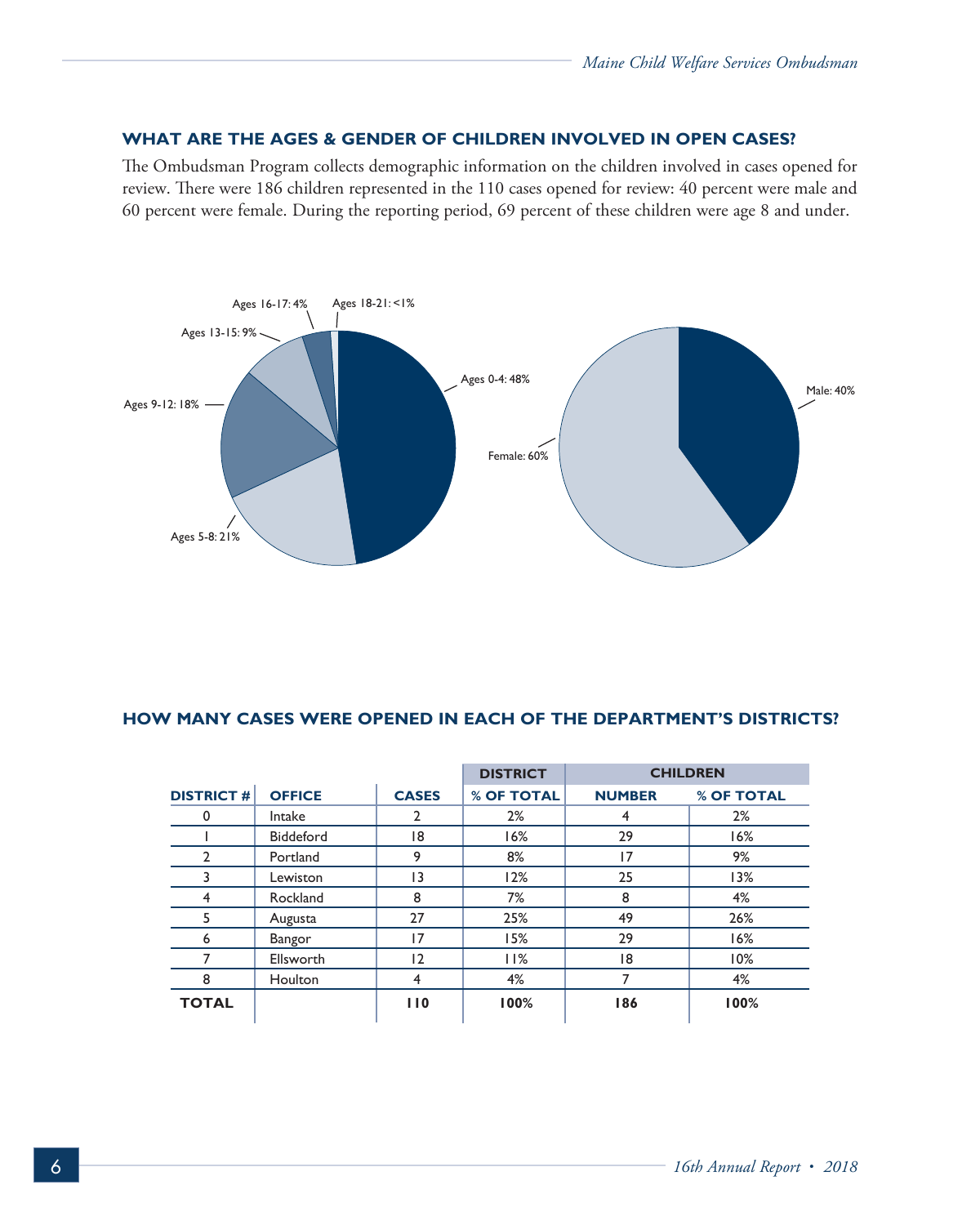#### **WHAT ARE THE MOST FREQUENTLY IDENTIFIED COMPLAINTS?**

During the reporting period, 110 cases were opened with a total of 158 complaints. Each case typically involved more than one complaint. There were 65 complaints regarding Child Protective Services Units or Intakes, 92 complaints regarding Children's Services Units, most during the reunification phase.



#### *Area of Complaint:* **CHILD PROTECTIVE SERVICES (INITIAL ASSESSMENTS)**

#### *Area of Complaint:* **CHILDREN'S SERVICES UNITS (REUNIFICATION)**

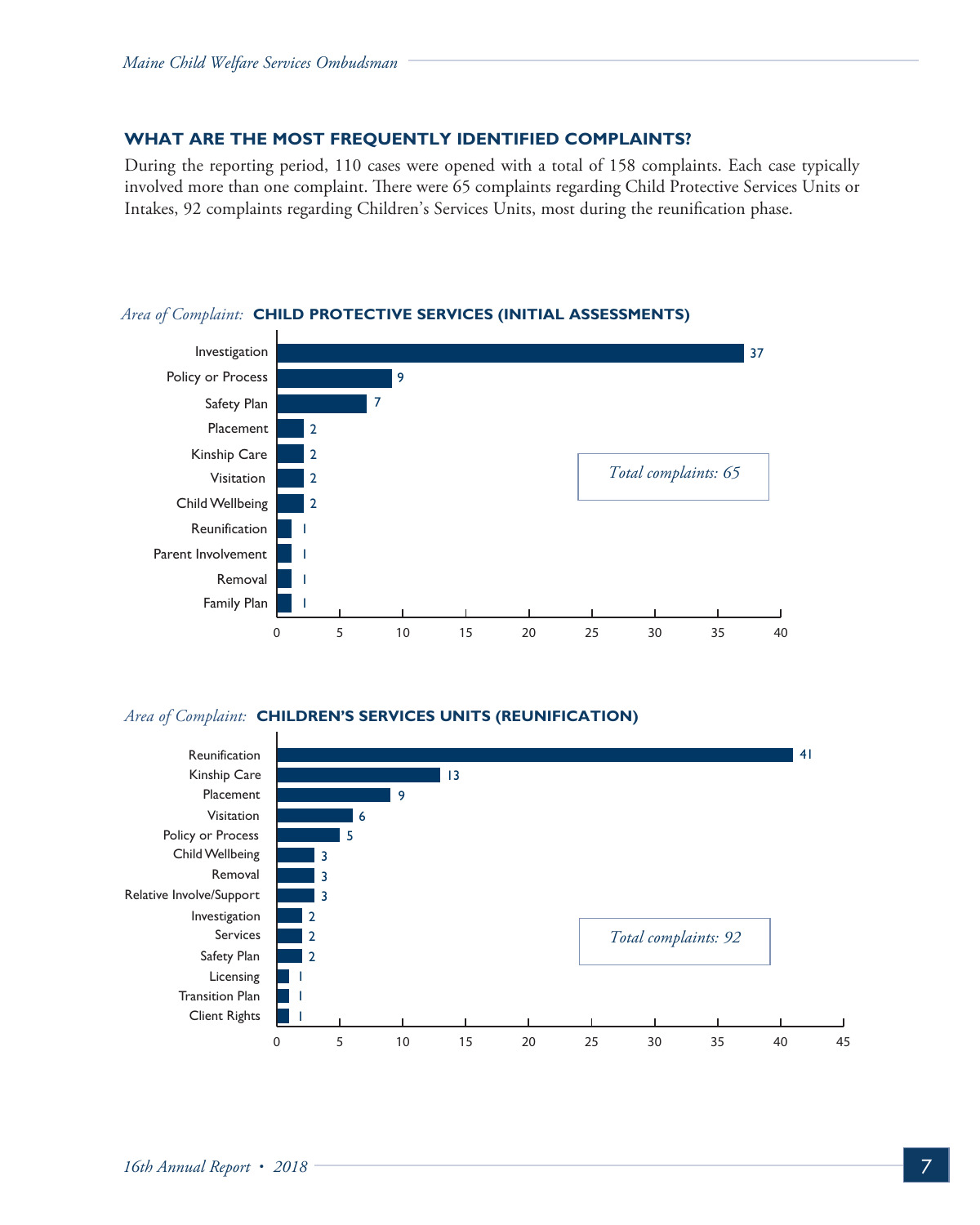#### **HOW MANY CASES WERE CLOSED & HOW WERE THEY RESOLVED?**

During the reporting period, the Ombudsman Program closed 108 cases that had been opened for review. These cases included 163 complaints and those are summarized in the table below.

VALID/RESOLVED complaints are those complaints that the Ombudsman has determined have merit, and changes have been or are being made by the Department in the best interests of the child or children involved.

VALID/NOT RESOLVED complaints are those complaints that the Ombudsman has determined have merit, but they have not been resolved for the following reasons:

- 1. ACTION CANNOT BE UNDONE: The issue could not be resolved because it involved an event that had already occurred.
- 2. DEPARTMENT DISAGREES WITH OMBUDSMAN: The Department disagreed with the Ombudsman's recommendations and would not make changes.
- 3. CHANGE NOT IN THE CHILD'S BEST INTEREST: Making a change to correct a policy or practice violation is not in the child's best interest.
- 4. LACK OF RESOURCES: The Department agreed with the Ombudsman's recommendations but could not make a change because no resource was available.

NOT VALID complaints are those that the Ombudsman has reviewed and has determined that the Department was or is following policies and procedures in the best interests of the child or children.

| <b>RESOLUTION</b>                                                                                        | <b>CHILD PROTECTIVE</b><br><b>SERVICES UNITS</b> | <b>CHILDREN'S</b><br><b>SERVICES UNITS</b> | <b>TOTAL</b> |  |
|----------------------------------------------------------------------------------------------------------|--------------------------------------------------|--------------------------------------------|--------------|--|
| Valid/Resolved                                                                                           |                                                  | 6                                          |              |  |
| Valid/Not Resolved*                                                                                      | $\overline{14}$                                  | 13                                         | 27           |  |
| 1. Action cannot be undone                                                                               | 4                                                | П                                          |              |  |
| 2. Dept. disagrees<br>with Ombudsman                                                                     | 0                                                | 0                                          |              |  |
| 3. Lack of Resources                                                                                     | 0                                                | 2                                          |              |  |
| Not Valid                                                                                                | 57                                               | 76                                         | 133          |  |
| <b>TOTAL</b>                                                                                             | 74                                               | 89                                         | 163          |  |
| $\begin{array}{cccccccccccccc} \cdots & \cdots & \cdots & \cdots & \cdots & \cdots & \cdots \end{array}$ |                                                  |                                            |              |  |

\* Total of numbers 1, 2, 3

During reviews of the 108 closed cases, the Ombudsman identified 26 additional complaint areas that were not identified by the original complainant. The 26 complaints were found to be valid in the following categories: 8 investigation, 6 reunification, 3 child-wellbeing, 2 services, 2 policy or process, 2 safety plan, 1 relative involvement,1 parent involvement, 1 removal.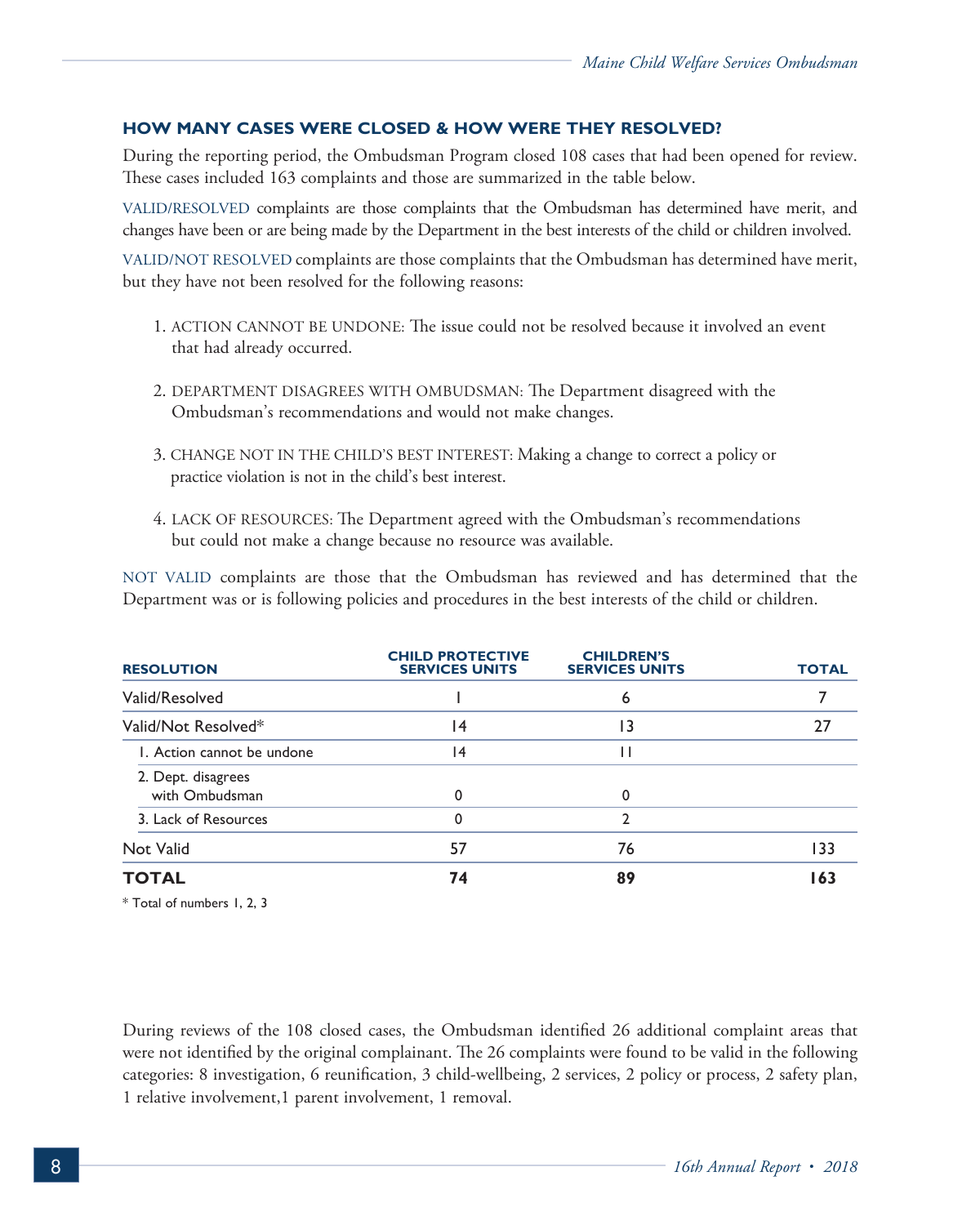## POLICY AND PRACTICE *Findings and Recommendations*

During the past fiscal year, the Ombudsman and the Department of Health and Human Services, Office of Child and Family Services ("the Department") have worked together in partnership on over one hundred individual cases. The Department has continued to sustain improved practice in the area of kinship placements and involvement of kin in child protective cases. The Department has continued to struggle in initial assessments of child safety. Case specific reviews in 2018 have also shown a heightened number of issues with reunification practice.

This has been a difficult and tragic year, marred by the deaths of Kendall Chick and Marissa Kennedy. Many changes in the practice of child welfare have occurred, but more work is needed.

- Caseworkers and supervisors must have increased and consistent training in investigative techniques to improve the assessment of child safety and ongoing assessment of the progress of parents working towards reunification with their children. As detailed below, these two practice areas continue to be a concern in the Department's caseworker practice.
- Caseworkers and supervisors must have sufficient resources, time, and support to complete ongoing training and manage a reasonable number of cases, including additional staff as necessary.
- The Office of Program Evaluation and Government Accountability ("OPEGA") is working to evaluate internal reforms made by the Department and surveying Department front line staff in order to make more recommendations for reform. The recommendations from the forthcoming report should be taken into full consideration to inform and implement further changes as necessary.

The Ombudsman has reviewed the Department's involvement around the deaths of Marissa Kennedy and Kendall Chick, but these cases are not specifically referenced in the sections below due to existing confidentiality law.

#### 1. REUNIFICATION

For the first time in Fiscal year 2018 the Ombudsman has seen significant issues with reunification practice. After a child enters state custody, the Department is required to provide a reunification plan and reunification services to parents and permanency to children. Reunification services for parents must be tailored to the circumstances of each case and could include scheduled supervised or unsupervised visits with children, mental health and substance abuse evaluations and services, domestic violence counseling, family team meetings, and transportation. The Department is financially responsible for required reunification services if parents do not have insurance or other resources.

The brief synopses of individual cases below give examples of a variety of practice issues that most often involve lack of ongoing assessment of a case. The decision that the Department must make towards the end of the reunification period, whether a child will be safe with his parent going forward, is often difficult due to the complexity of the issues. This decision is made particularly difficult when the impact of a parent's mental health diagnosis is not understood or the mental health issue is not treated using evidence based therapy. If the correct services are not initiated or the parents' progress in services is not adequately assessed on an ongoing basis, this can result two undesirable outcomes: 1) children are reunified with parents when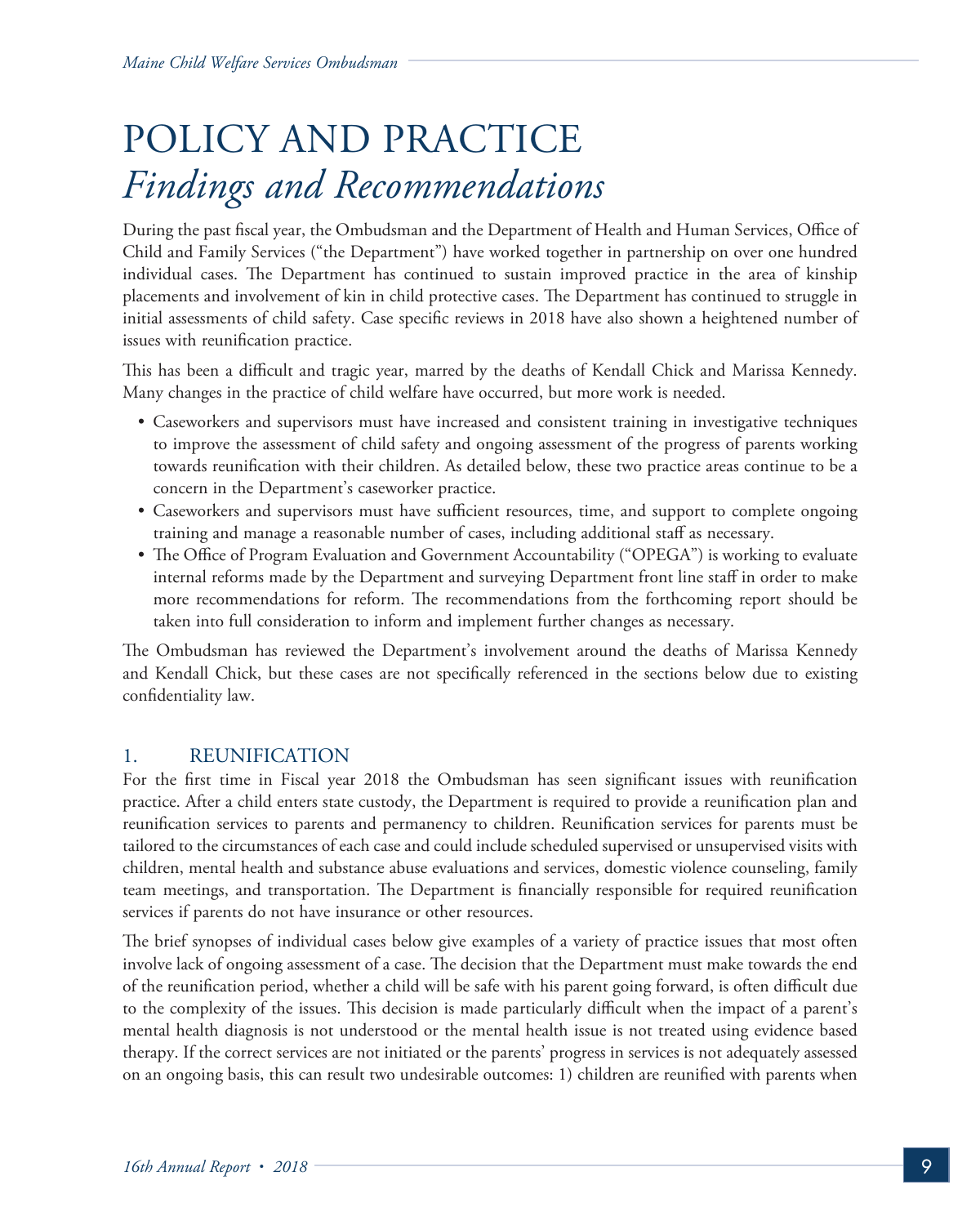the situation is not safe, or 2) there are unnecessary delays in reunification when children could have been sent home to parents sooner.

There were changes in reunification practices implemented by the Department in the beginning of 2017 and it is not clear whether some of these observed issues are as a result of these changes or due to other factors.

Cases included:

- a child entered state custody due to inflicted physical abuse and trial placement was started despite the fact that both parents had multiple serious issues that had not been evaluated or addressed through services;
- during trial placement DHHS received clear evidence that the original danger to the children continued and closed the case despite this;
- a child was reunified with a parent and a case closed leaving a child unsafe and the parent subsequently left the state with the child during a new assessment;
- a non-evidence based decision to start a trial placement before the parent was a safe caregiver that showed a lack of understanding of the parents' mental health issues;
- an unnecessary delay in starting trial placement for a family causing the children had to be in state custody for too long;
- a trial placement failure after the ongoing assessment of the parent's progress in reunification was inadequate;
- a trial placement that occurred too quickly due to Department miscommunication;
- a parent's progress in reunification was not adequately assessed and then the trial placement was not sufficiently monitored;
- parents did not receive good faith reunification services including face to face visits, family team meetings, contact with providers and sufficient visits with the children;
- trial placement began without consulting the team and without considering the parent's lack of progress in mental health services;
- ongoing assessment of a case was not conducted, including contact with providers and regular contact with a parent which resulted in children moving back in with a parent without the Department's knowledge;
- there was little face to face or other contact with parents, providers were not contacted and the issue of domestic violence was not addressed;
- outside of family team meetings little contact occurred with parents or providers and ongoing assessment of the parents' progress was not done and evaluations were completed late or not at all when better ongoing assessment would have resulted in faster permanency for the infant;
- face to face visits with children were not completed for several months, the parents' providers were not contacted and no random drug or alcohol screens were completed.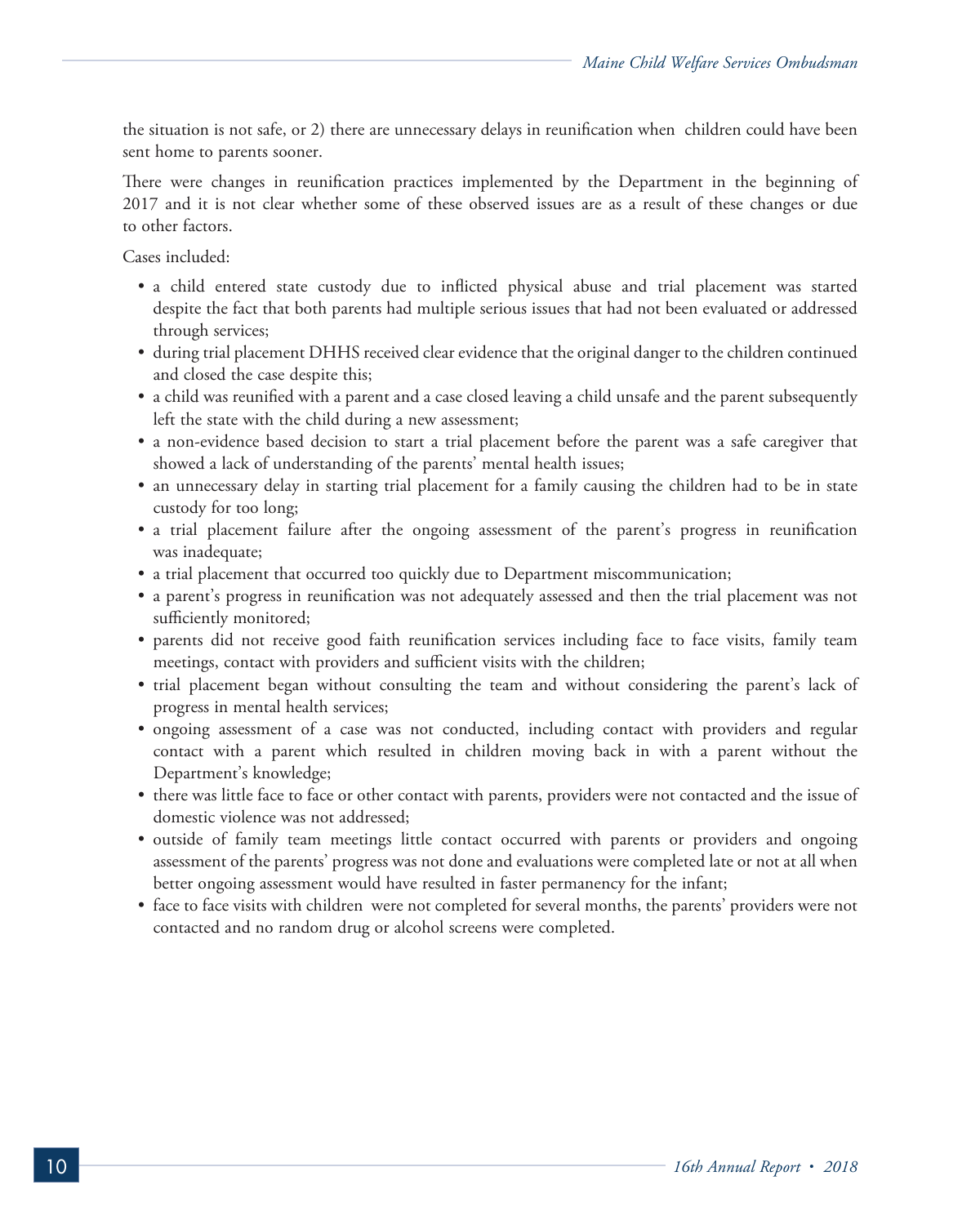**Department's Response:** In the last year, the Department has recognized the need for increased support and structure around decision-making in child welfare practice in all phases of a case, including reunification. As a result, the Department has embarked on a number of initiatives to improve the quality and consistency of decision-making with regard to child safety. The new initiatives currently in the process of implementation include:

- Collaboration with the National Council on Crime and Delinquency (NCCD) to implement tools that will guide and ensure consistency in decision making related to case planning, reunification services, and case closure. The use of these Structured Decision Making (SDM) tools will be fully implemented, with all staff trained, by April of 2019.
- The Department strongly supported the passage of LD 1923 in the most recent legislative session. One component of LD 1923 is the expansion of Clinical Consultation Services available to each district office. This clinical consultation is meant to assist district office staff in analyzing complex cases by utilizing experts with a clinical skillset—allowing the Department to better analyze case decisions. The clinical consultation will also include support and debriefings for staff engaged in casework involving child death and serious injury.
- LD 1923 also included funding for a Supervised Visitation pilot program. The goal of this pilot is to provide an evaluation component within parent/child visits to assist the Department in determining when/if a parent is growing in their ability to safely parent the child and whether the parent is able to meet the particular needs of his/her child; and to provide additional evidence and an expert opinion regarding the parent's ability to safely parent his/her child. The provider will be able to share this information with the caseworker and supervisor to help inform case decisions regarding expansion of visits, trial home placements, and termination of parental rights. It is also expected that the provider's staff will testify in court when necessary. The Department has researched promising practices in supervised visitation from across the country and is currently in the process of developing the structure of Maine's pilot so a contracted provider can be secured.
- Team Decision Making (TDM) has long been a component of child welfare practice in Maine. The Department has just completed the rollout of a renewed emphasis on the use of TDM meetings in which Program Administrators and Assistant Program Administrators meet with the caseworker and supervisor to review the case and make pivotal case decisions, including those regarding trial home placement, expansion of visits, and filing for termination of parental rights.
- The Department is currently implementing a statewide Quality Improvement (QI) unit with staff in each district office. The QI staff will provide real-time feedback to caseworkers and supervisors to ensure staff are adhering to policy and statute throughout the life of the case, and that safety and risk are being consistently evaluated to inform case decisions. QI staff will also review case plans to ensure that safety and risk concerns are addressed, appropriate reunification services targeted to the reason for child welfare involvement are identified and included in the plan, and that casework staff facilitate participation in these services.
- The Department is finalizing the implementation of a number of new internal tools to ensure consistent decision-making regarding child safety. These include the automated supervisory checklist, the new streamlined family plan, and the trial home placement checklist. Each of these tools serves to bring the focus back to the best interest of the child, while balancing the Department's obligation to make reasonable efforts to rehabilitate parents in order to reunify them with their children.
- The Department strongly supported LD 1922, which changed the language in Maine law regarding reunification. Current law requires the Department "give family rehabilitation and reunification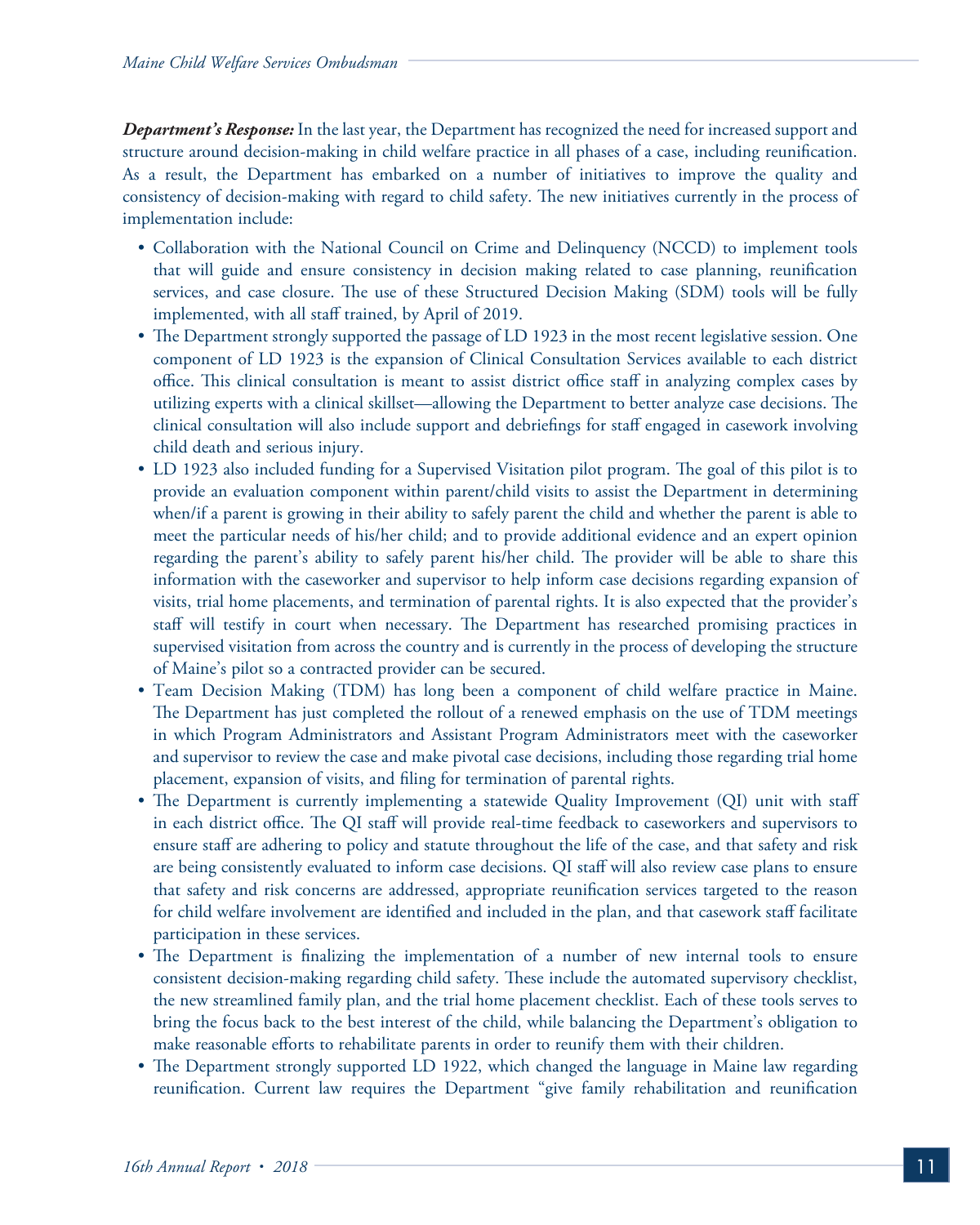priority." When LD 1922 goes into effect in December of 2018, the law will require that the Department make reasonable efforts to rehabilitate and reunify families. The Department anticipates that this change in language, which aligns with the federal reunification requirement, will further prioritize the child's safety interest while respecting the right of parents to parent their child.

- The Department is currently in the early stages of the development of a new Comprehensive Child Welfare Information System (CCWIS). This system will replace the aging Maine Automated Child Welfare Information System, which serves as the electronic repository for all child welfare information. This new system will modernize the electronic system used in child welfare and the Department anticipates that this will allow for improvements in the child welfare system. Some of the anticipated improvements include efficiencies in data entry and management that will allow caseworkers to spend less time on documentation and more time engaging with families; increased capacity for monitoring of case progress, data collection, and other oversight activities; an increase in the amount of guidance provided to staff via the electronic system; and the implementation of policy and procedure guides for staff within the electronic system.
- The Department's child welfare system is currently engaged in a complete system evaluation which is being conducted by a contracted provider with expertise in the field, Public Consulting Group (PCG). The Department has tasked PCG with evaluating Maine law, rule, policy, and practice in all areas of child welfare; researching evidence-based and promising practice in all areas of child welfare from across the country; making recommendations for systemic improvements throughout child welfare to ensure child safety, as well as timely and appropriate reunification; the development of a procedure manual that will guide staff and ensure consistent practice and decision-making in all cases; the implementation of staff training to improve consistency in casework practice; and the evaluation of caseload standards within Maine's child welfare system.

The Department strongly believes that all of these new initiatives will function together to support child welfare staff in making timely and consistent decisions regarding child safety, reunification, visitation, etc. The Ombudsman has provided a number of concerning examples, many of which illustrate casework practice gaps that OCFS has also identified and is working to address through these initiatives. The combined impact of the above initiatives is not yet known, but the Department will continue to review individual cases, aggregated data, and other sources of information to analyze the effectiveness of these initiatives in improving child welfare practice in the areas identified by the Department and the Ombudsman. While it is the intention of the Department that these initiatives will address many of the issues identified by the Ombudsman, the Department also remains committed to working with the Ombudsman's office on any issues that may arise involving concerning practice decisions, and the development of solutions for systemic improvement that address any new or ongoing concerns.

#### 2. ASSESSMENTS AND SAFETY PLANNING

Throughout 2018 the Department continued to struggle with assessments and safety planning in multiple instances. There were multiple cases where children were left unsafe with parents and caregivers after DHHS opened and closed an assessment without protecting children or continued involvement without adequate ongoing assessment of the children.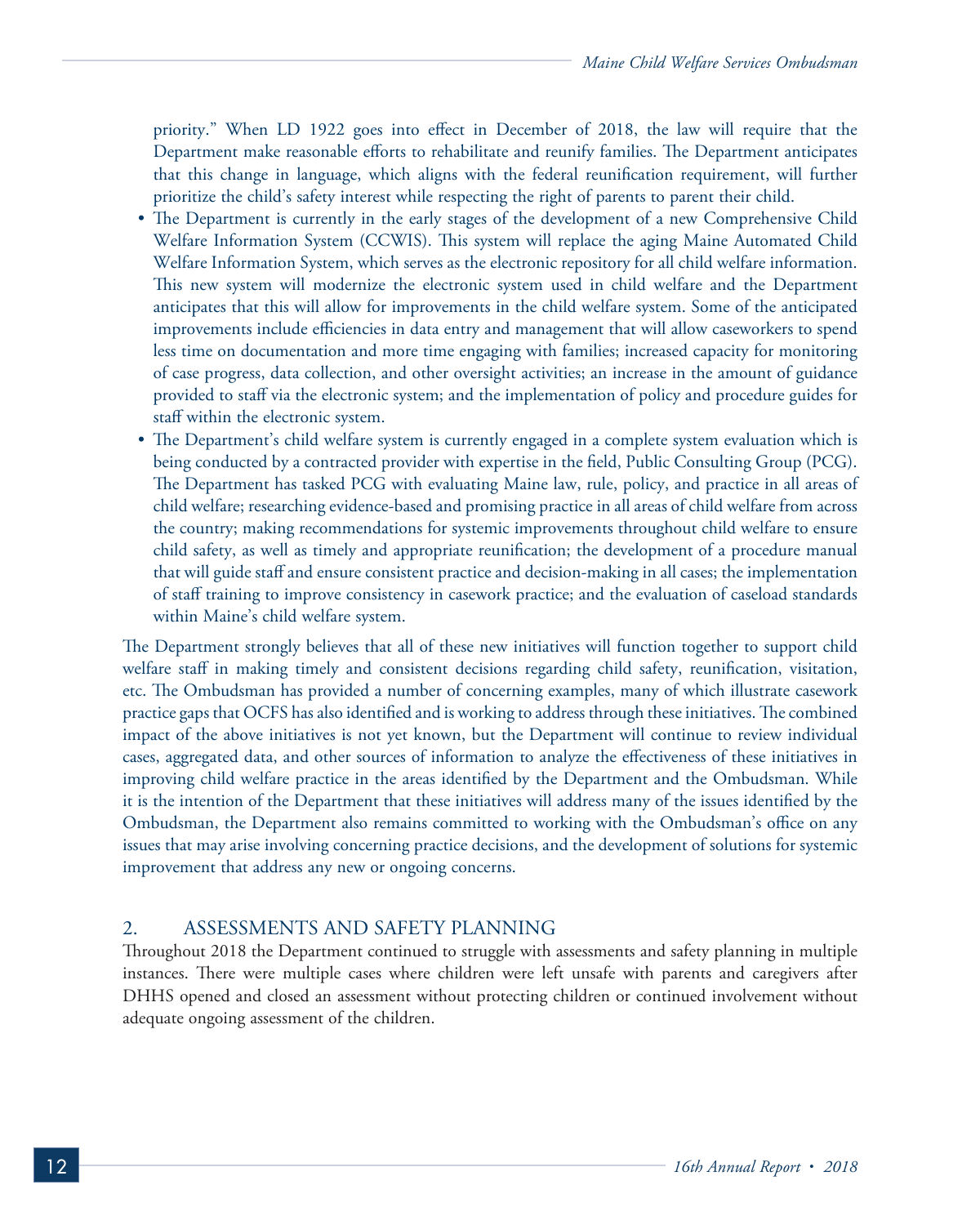Safety planning continued to be at issue. When parents and the Department agreed to a safety plan because children are at risk in their parents' care, safety plans have often exceeded a planned amount of time and were not properly monitored. Unstructured and poorly monitored safety plans often left children without the benefit of legal protection from their parents and additional resources such as the courts, foster homes and Guardians *ad litem*.

The Department has had difficulty following policy in many areas of assessments, such as having regular face to face contact with children and completing enough assessment activities to ensure that the level of risk to a child is low before an investigation is closed or referred to an alternative response program.

DHHS has recently made many changes to practice in safety planning and has committed to more training in assessment practice due to recent the recent children's deaths. For the most part the above issues occurred before the changes took effect so the overall effect on the system has not yet been observed by reviews done by the Ombudsman's office.

**Department's Response:** For many years the Department has depended on the practice of "safety planning" to ensure child safety while minimizing the Department's intrusive presence in the lives of children and families. This practice was consistent with the Department's goal of ensuring child safety in a manner that caused minimum disruption to the child's life. In the past, safety planning most often involved a child residing with a family member, family friend, or other loving and supportive adult with whom the child had a preexisting relationship. Safety plans were developed and implemented without the Department taking custody of the child. However, the Department recently began to analyze the use of safety planning and identified several issues. These concerns involved the time children spent in the care of someone other than their parents before a formal reunification process (overseen by the courts) was undertaken; the lack of support for, and emphasis on, parental rehabilitation in situations in which the Department has not taken court action; and the lack of services and supports available to individuals who are providing care for children when the child's parents are unable to do so safely. The Department has since taken steps to improve practice in this area. Primary among these changes was a shift in policy that now requires that safety plans be developed in which the child remains in the home with his/her parents while supports are put in place to mitigate threats to the child's safety identified by the Department. As a result of this change, children, parents, and resource caregivers are no longer left without the legal protections and status afforded to them when the courts become involved in a case. This ensures that the children's needs are met in a timely manner, the resource caregivers can be appropriately compensated and supported, and the progress of parents in reunification can be monitored and evaluated.

In addition, in December of 2018, staff will begin using the SDM Safety and Risk Assessment tools to guide decisions regarding a child's ability to remain safely in their parent's care. As part of this process, the Department's policy regarding assessments has been reviewed, strengthened, and updated. It is now known as the Investigation policy and provides clear guidance to staff on decision making regarding the investigation of allegations of abuse and/or neglect, as well as the decisions that may result from information gained during the investigation.

#### 3. LACK OF MENTAL AND BEHAVIORAL HEALTH RESOURCES FOR CHILDREN IN NEED OF SERVICES

Maine has not allocated sufficient resources to effectively treat and keep safe older youth with serious mental health and behavioral issues. For example, after being discharged from a mental health hospital, a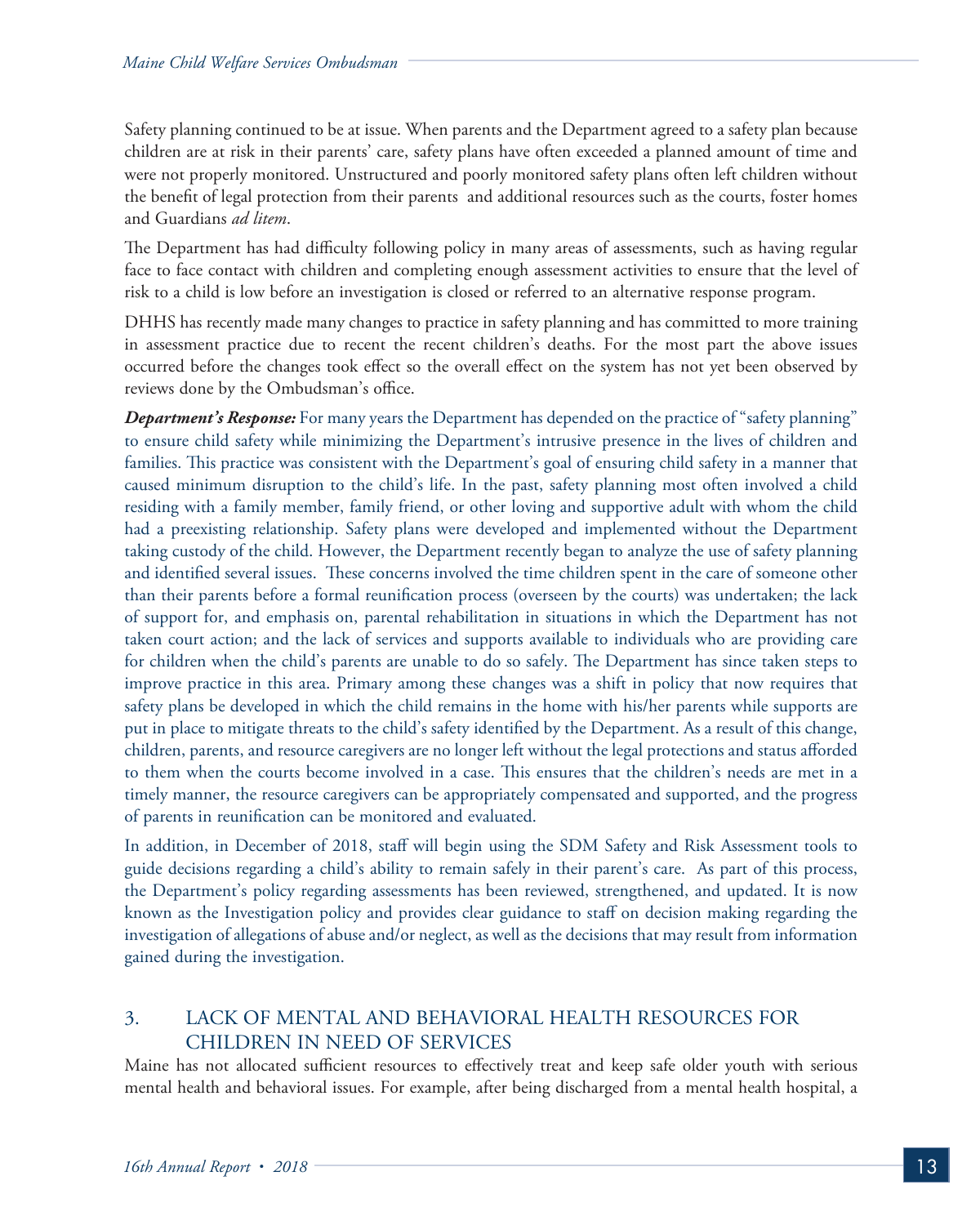fifteen year old child was placed in a temporary step down placement with no treatment available, and later at a homeless shelter. Another child, also fifteen, was harmed by a wait for crisis beds, a delay in placement in appropriate residential facility, and placements at the Preble Street Teen Center and New Beginnings Homeless Shelter. Both of these children were in state custody at the time.

Additionally, children continue to be harmed by waitlists for in home counseling services. Maine would also benefit from children's therapists trained in evidence based practices. Children's therapists in some cases made recommendations that were not based on clinical findings or evidence based practice that resulted in delayed trial placement or to kept children from visiting with parents, when it was safe and appropriate.

*Department's Response:* DHHS recognizes the challenges related to serving children with significant mental and behavioral health needs. To improve services available to youth in Maine, the Department has developed a Psychiatric Residential Treatment Facility (PRTF) to increase the number of youth that can be served in Maine, instead of being placed out-of-state to receive this level of service. The Department is also engaged in ongoing efforts to develop treatment foster care resources, including the implementation of recent legislation that increased the rates of reimbursement to foster parents. Furthermore, the Department is currently engaged in a full evaluation of Maine's children's behavioral health system of care. The Department has contracted with PCG, an independent provider with expertise in this field. Through this evaluation, the Department is seeking to improve the array of behavioral health services available for children and families in the State of Maine. The evaluation will utilize stakeholder input, systems analysis, and research on successful children's behavioral health systems across the country, to develop recommendations for systemic improvement. This study will serve as the basis for the development of a statewide strategic vision that ties together all the future initiatives and projects undertaken by the Department to ensure these initiatives are improving the programs and services available to clients, while eliminating inefficiencies in the system, and improving the outcomes for children and families.

#### **CONCLUSION**

The Governor, Legislature, and the Department have recently taken important steps towards adding crucial resources to child welfare services and the Department is making practice changes that will help protect children who are at risk of child abuse and neglect. While these steps are important, more work and resources are needed, as well as ongoing evaluation of the effectiveness of changes and flexibility in identifying additional needs.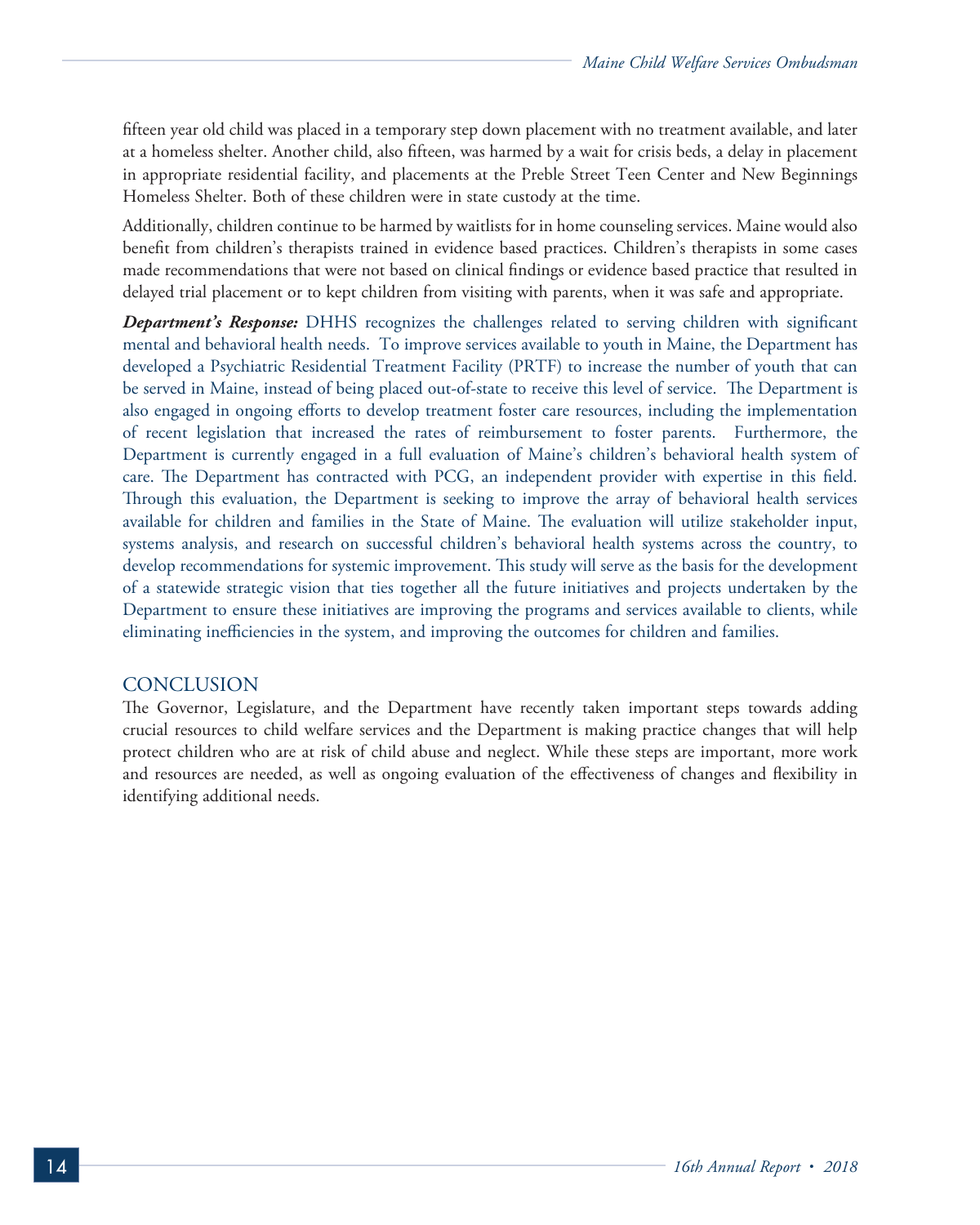### ACKNOWLEDGMENTS

As the sixteenth year of the Maine Child Welfare Ombudsman program comes to a close, we would like to acknowledge and thank the many people who have continued to assure the success of the mission of the Child Welfare Ombudsman: to support better outcomes for children and families served by the child welfare system. Unfortunately, space does not allow the listing of all individuals and their contributions.

 *The staff of public and private agencies that provide services to children and families involved in the child welfare system,* for their efforts to implement new ideas and provide care and compassion to families at the frontline, where it matters most.

 *Senior management and staff in the Office of Child and Family Services, led by Acting Director Kirsten Capeless* for their ongoing efforts to make the support of families as the center of child welfare practice, to keep children safe,and to support social workers who work directly with families.

*The Program Administrators of the District Offices,* as well as the supervisors and social workers, for their openness and willingness to collaborate with the Ombudsman to improve child welfare practice.

*The Board of Directors of the Maine Child Welfare Services Ombudsman,* Ally Keppel, Allie McCormack, Maureen Boston, Virginia Marriner, and Katherine Knox for their support and dedication to our agency.

Child welfare caseworkers perform difficult, sometimes dangerous, stressful, and heartbreaking work every day with the objective of keeping children safe. These professionals care deeply about the children and families that they work with and deserve our support and thanks now more than ever. However, child welfare caseworkers cannot do this alone. Schools, clinicians, case managers, attorneys, police, housing, doctors, nurses, Guardians *ad litem*, behavioral health providers, transportation providers, hospitals, drug treatment programs, mental health facilities, and any number of other professional and community organizations are essential parts of the system. Support for key organizations and individuals outside of the Office of Child and Family Services means support for child welfare social workers, which in turn means support for children. These stakeholders are crucial and also deserve our thanks.